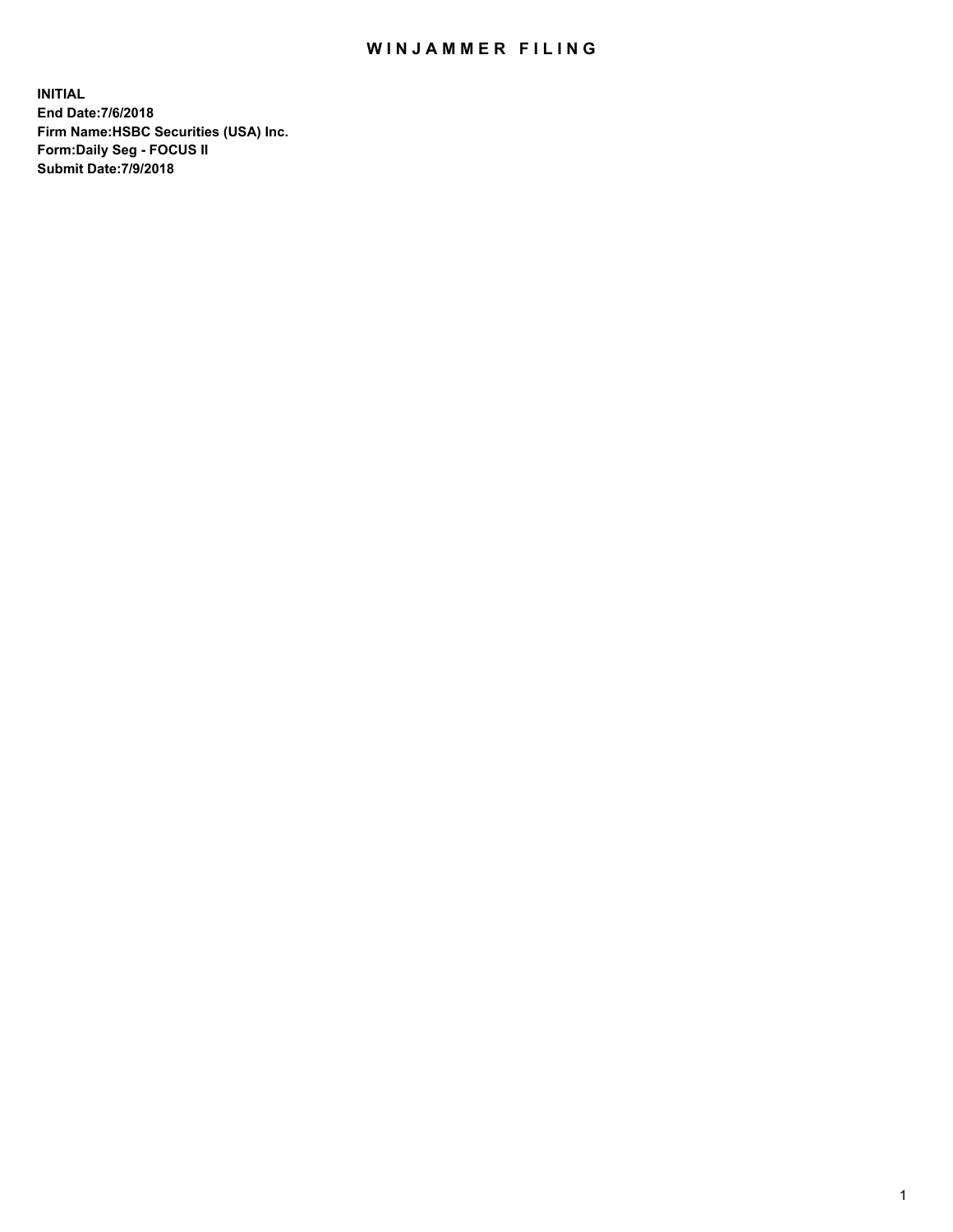**INITIAL End Date:7/6/2018 Firm Name:HSBC Securities (USA) Inc. Form:Daily Seg - FOCUS II Submit Date:7/9/2018 Daily Segregation - Cover Page**

| Name of Company                                                                                                                                                                                                                                                                                                                | <b>HSBC Securities (USA) Inc.</b>                           |
|--------------------------------------------------------------------------------------------------------------------------------------------------------------------------------------------------------------------------------------------------------------------------------------------------------------------------------|-------------------------------------------------------------|
| <b>Contact Name</b>                                                                                                                                                                                                                                                                                                            | <b>Michael Vacca</b>                                        |
| <b>Contact Phone Number</b>                                                                                                                                                                                                                                                                                                    | 212-525-7951                                                |
| <b>Contact Email Address</b>                                                                                                                                                                                                                                                                                                   | michael.vacca@us.hsbc.com                                   |
| FCM's Customer Segregated Funds Residual Interest Target (choose one):<br>a. Minimum dollar amount: ; or<br>b. Minimum percentage of customer segregated funds required:% ; or<br>c. Dollar amount range between: and; or<br>d. Percentage range of customer segregated funds required between:% and%.                         | 147,000,000<br><u>0</u><br>0 <sub>0</sub><br>0 <sub>0</sub> |
| FCM's Customer Secured Amount Funds Residual Interest Target (choose one):<br>a. Minimum dollar amount: ; or<br>b. Minimum percentage of customer secured funds required:%; or<br>c. Dollar amount range between: and; or<br>d. Percentage range of customer secured funds required between:% and%.                            | 25,000,000<br><u>0</u><br>00<br>0 <sub>0</sub>              |
| FCM's Cleared Swaps Customer Collateral Residual Interest Target (choose one):<br>a. Minimum dollar amount: ; or<br>b. Minimum percentage of cleared swaps customer collateral required:% ; or<br>c. Dollar amount range between: and; or<br>d. Percentage range of cleared swaps customer collateral required between:% and%. | 95,000,000<br><u>0</u><br>00<br><u>00</u>                   |

Attach supporting documents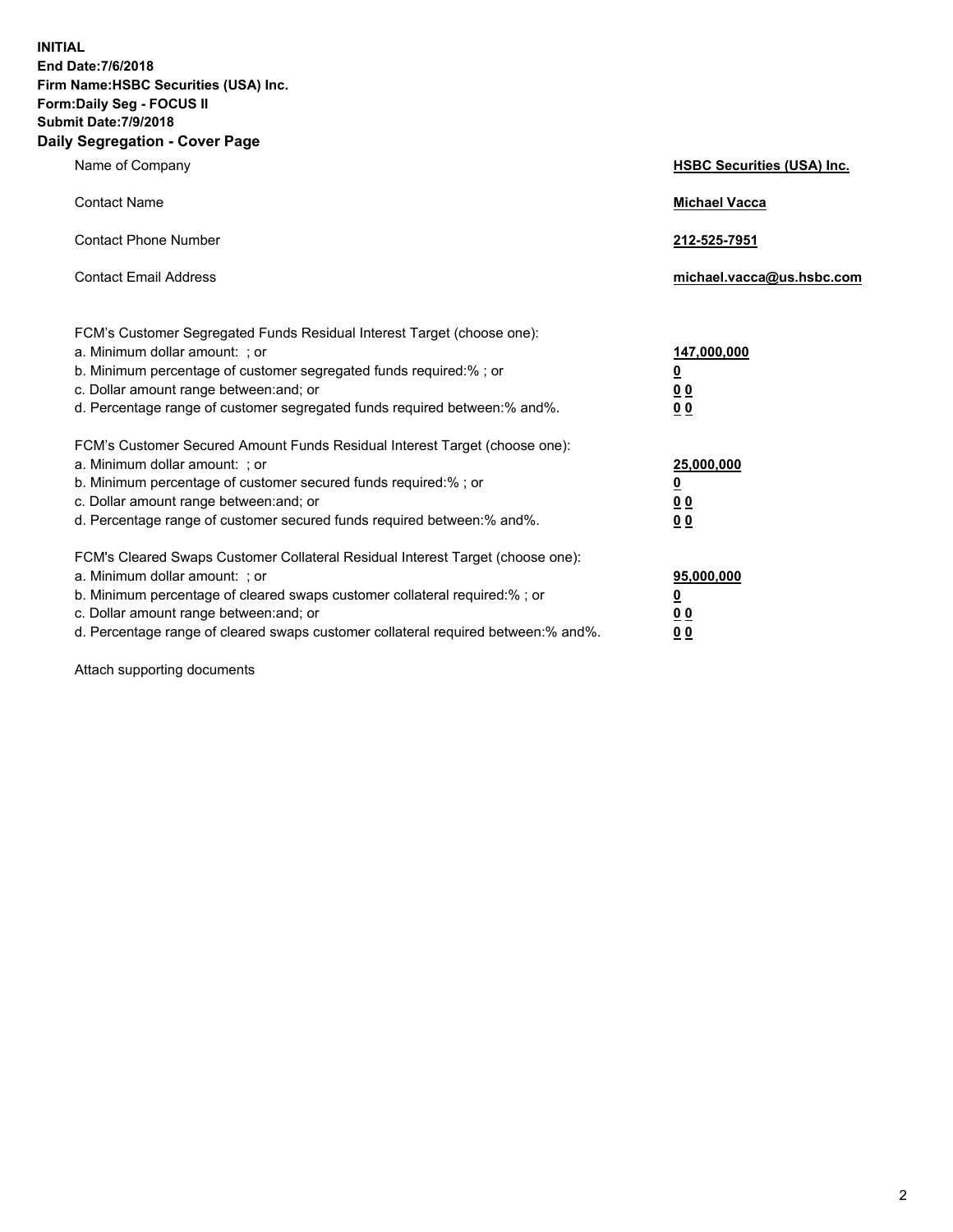**INITIAL End Date:7/6/2018 Firm Name:HSBC Securities (USA) Inc. Form:Daily Seg - FOCUS II Submit Date:7/9/2018 Daily Segregation - Secured Amounts** Foreign Futures and Foreign Options Secured Amounts Amount required to be set aside pursuant to law, rule or regulation of a foreign government or a rule of a self-regulatory organization authorized thereunder **0** [7305] 1. Net ledger balance - Foreign Futures and Foreign Option Trading - All Customers A. Cash **103,955,408** [7315] B. Securities (at market) **79,882,161** [7317] 2. Net unrealized profit (loss) in open futures contracts traded on a foreign board of trade **-7,766,317** [7325] 3. Exchange traded options a. Market value of open option contracts purchased on a foreign board of trade **0** [7335] b. Market value of open contracts granted (sold) on a foreign board of trade **0** [7337] 4. Net equity (deficit) (add lines 1. 2. and 3.) **176,071,252** [7345] 5. Account liquidating to a deficit and account with a debit balances - gross amount **4,271,649** [7351] Less: amount offset by customer owned securities **-4,267,171** [7352] **4,478** [7354] 6. Amount required to be set aside as the secured amount - Net Liquidating Equity Method (add lines 4 and 5) **176,075,730** [7355] 7. Greater of amount required to be set aside pursuant to foreign jurisdiction (above) or line 6. **176,075,730** [7360] FUNDS DEPOSITED IN SEPARATE REGULATION 30.7 ACCOUNTS 1. Cash in banks A. Banks located in the United States **112,655,694** [7500] B. Other banks qualified under Regulation 30.7 **0** [7520] **112,655,694** [7530] 2. Securities A. In safekeeping with banks located in the United States **26,311,546** [7540] B. In safekeeping with other banks qualified under Regulation 30.7 **0** [7560] **26,311,546** [7570] 3. Equities with registered futures commission merchants A. Cash **0** [7580] B. Securities **0** [7590] C. Unrealized gain (loss) on open futures contracts **0** [7600] D. Value of long option contracts **0** [7610] E. Value of short option contracts **0** [7615] **0** [7620] 4. Amounts held by clearing organizations of foreign boards of trade A. Cash **0** [7640] B. Securities **0** [7650] C. Amount due to (from) clearing organization - daily variation **0** [7660] D. Value of long option contracts **0** [7670] E. Value of short option contracts **0** [7675] **0** [7680] 5. Amounts held by members of foreign boards of trade A. Cash **36,400,357** [7700] B. Securities **53,570,615** [7710] C. Unrealized gain (loss) on open futures contracts **-7,766,317** [7720] D. Value of long option contracts **0** [7730] E. Value of short option contracts **0** [7735] **82,204,655** [7740] 6. Amounts with other depositories designated by a foreign board of trade **0** [7760] 7. Segregated funds on hand **0** [7765] 8. Total funds in separate section 30.7 accounts **221,171,895** [7770] 9. Excess (deficiency) Set Aside for Secured Amount (subtract line 7 Secured Statement Page 1 from Line 8) **45,096,165** [7380] 10. Management Target Amount for Excess funds in separate section 30.7 accounts **25,000,000** [7780] 11. Excess (deficiency) funds in separate 30.7 accounts over (under) Management Target **20,096,165** [7785]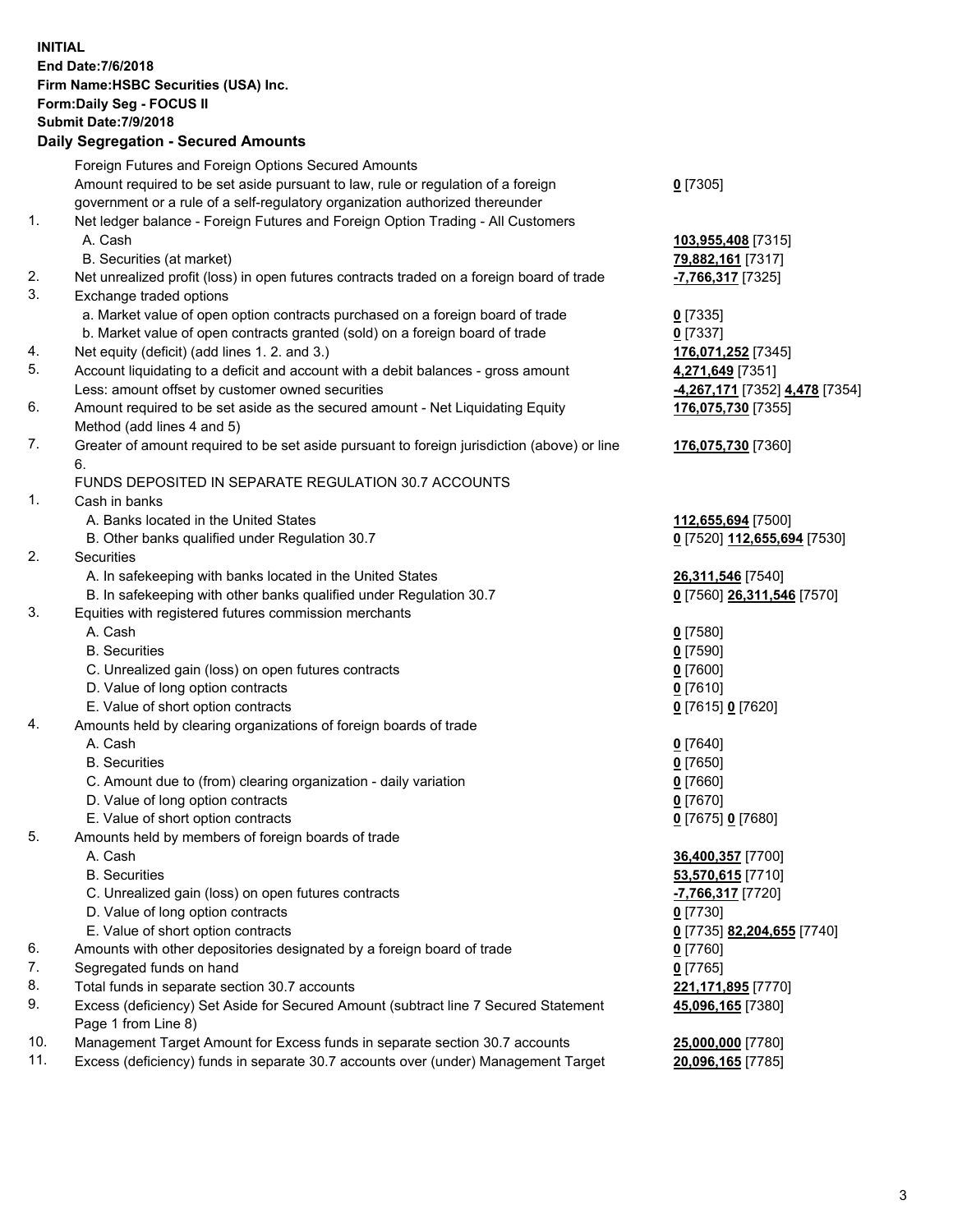|            | <b>INITIAL</b><br>End Date: 7/6/2018<br>Firm Name: HSBC Securities (USA) Inc.<br><b>Form:Daily Seg - FOCUS II</b><br><b>Submit Date: 7/9/2018</b><br>Daily Segregation - Segregation Statement |                              |
|------------|------------------------------------------------------------------------------------------------------------------------------------------------------------------------------------------------|------------------------------|
|            | SEGREGATION REQUIREMENTS(Section 4d(2) of the CEAct)                                                                                                                                           |                              |
| 1.         | Net ledger balance                                                                                                                                                                             |                              |
|            | A. Cash                                                                                                                                                                                        | 302,639,492 [7010]           |
|            | B. Securities (at market)                                                                                                                                                                      | 1,615,775,533 [7020]         |
| 2.         | Net unrealized profit (loss) in open futures contracts traded on a contract market                                                                                                             | 128,636,250 [7030]           |
| 3.         | Exchange traded options                                                                                                                                                                        |                              |
|            | A. Add market value of open option contracts purchased on a contract market                                                                                                                    | 258,717,627 [7032]           |
|            | B. Deduct market value of open option contracts granted (sold) on a contract market                                                                                                            | -94,077,126 [7033]           |
| 4.         | Net equity (deficit) (add lines 1, 2 and 3)                                                                                                                                                    | 2,211,691,776 [7040]         |
| 5.         | Accounts liquidating to a deficit and accounts with                                                                                                                                            |                              |
|            | debit balances - gross amount                                                                                                                                                                  | <b>37,913,150</b> [7045]     |
|            | Less: amount offset by customer securities                                                                                                                                                     | -37,913,121 [7047] 29 [7050] |
| 6.         | Amount required to be segregated (add lines 4 and 5)                                                                                                                                           | 2,211,691,805 [7060]         |
|            | FUNDS IN SEGREGATED ACCOUNTS                                                                                                                                                                   |                              |
| 7.         | Deposited in segregated funds bank accounts                                                                                                                                                    |                              |
|            | A. Cash                                                                                                                                                                                        | 26,621,441 [7070]            |
|            | B. Securities representing investments of customers' funds (at market)                                                                                                                         | <u>0</u> [7080]              |
|            | C. Securities held for particular customers or option customers in lieu of cash (at<br>market)                                                                                                 | 372,176,962 [7090]           |
| 8.         | Margins on deposit with derivatives clearing organizations of contract markets                                                                                                                 |                              |
|            | A. Cash                                                                                                                                                                                        | 539,954,178 [7100]           |
|            | B. Securities representing investments of customers' funds (at market)                                                                                                                         | $0$ [7110]                   |
|            | C. Securities held for particular customers or option customers in lieu of cash (at                                                                                                            | 1,201,248,921 [7120]         |
|            | market)                                                                                                                                                                                        |                              |
| 9.         | Net settlement from (to) derivatives clearing organizations of contract markets                                                                                                                | <u>15,812,017</u> [7130]     |
| 10.        | Exchange traded options                                                                                                                                                                        |                              |
|            | A. Value of open long option contracts                                                                                                                                                         | 258,717,627 [7132]           |
|            | B. Value of open short option contracts                                                                                                                                                        | -94,077,126 [7133]           |
| 11.        | Net equities with other FCMs                                                                                                                                                                   |                              |
|            | A. Net liquidating equity                                                                                                                                                                      | 8,092,006 [7140]             |
|            | B. Securities representing investments of customers' funds (at market)                                                                                                                         | $0$ [7160]                   |
|            | C. Securities held for particular customers or option customers in lieu of cash (at                                                                                                            | <u>0</u> [7170]              |
|            | market)                                                                                                                                                                                        |                              |
| 12.        | Segregated funds on hand                                                                                                                                                                       | 42,349,650 [7150]            |
| 13.        | Total amount in segregation (add lines 7 through 12)                                                                                                                                           | 2,370,895,676 [7180]         |
| 14.<br>15. | Excess (deficiency) funds in segregation (subtract line 6 from line 13)                                                                                                                        | 159,203,871 [7190]           |
|            | Management Target Amount for Excess funds in segregation                                                                                                                                       | 147,000,000 [7194]           |

16. Excess (deficiency) funds in segregation over (under) Management Target Amount Excess

**12,203,871** [7198]